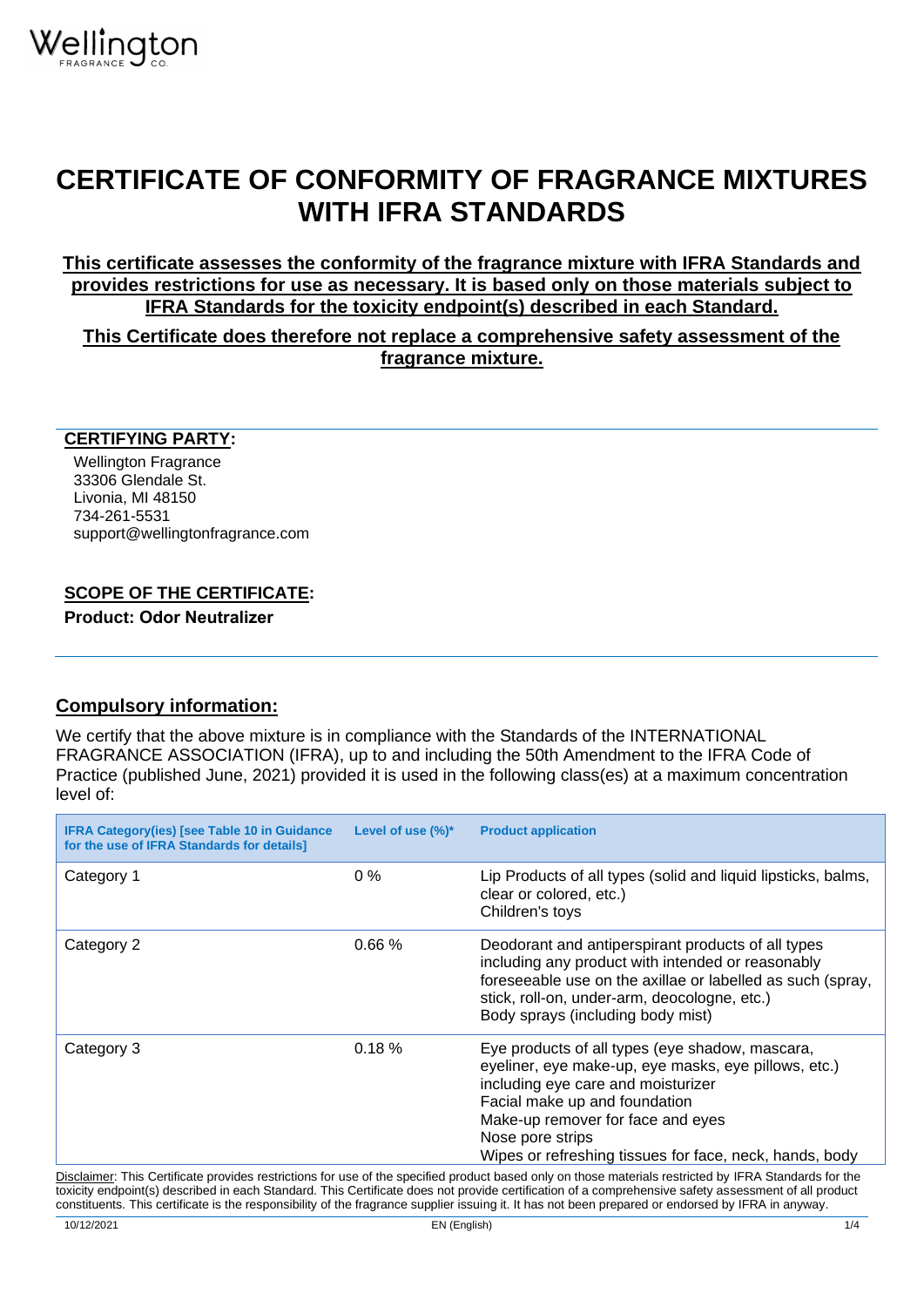|             |       | Body and face paint (for children and adults)                                                                                                                                                                                                                                                                                                                                                                                                      |  |
|-------------|-------|----------------------------------------------------------------------------------------------------------------------------------------------------------------------------------------------------------------------------------------------------------------------------------------------------------------------------------------------------------------------------------------------------------------------------------------------------|--|
|             |       | Facial masks for face and around the eyes                                                                                                                                                                                                                                                                                                                                                                                                          |  |
| Category 4  | 4.49% | Hydroalcoholic and non-hydroalcoholic fine fragrance of<br>all types (Eau de Toilette, Parfum, Cologne, solid<br>perfume, fragrancing cream, aftershaves of all types,<br>$etc.$ )<br>Fragranced bracelets<br>Ingredients of perfume kits and fragrance mixtures for<br>cosmetic kits<br>Scent pads, foil packs<br>Scent strips for hydroalcoholic products                                                                                        |  |
| Category 5A | 2.13% | Body creams, oils, lotions of all types<br>Foot care products (creams and powders)<br>Insect repellent (intended to be applied to the skin)<br>All powders and talc (excluding baby powders and talc)                                                                                                                                                                                                                                              |  |
| Category 5B | 0.36% | Facial toner<br>Facial moisturizers and creams                                                                                                                                                                                                                                                                                                                                                                                                     |  |
| Category 5C | 0.36% | Hand cream<br>Nail care products including cuticle creams, etc.<br><b>Hand sanitizers</b>                                                                                                                                                                                                                                                                                                                                                          |  |
| Category 5D | 0.12% | Baby cream/lotion, baby oil, baby powders and talc                                                                                                                                                                                                                                                                                                                                                                                                 |  |
| Category 6  | 0%    | Toothpaste<br>Mouthwash, including breath sprays<br>Toothpowder, strips, mouthwash tablets                                                                                                                                                                                                                                                                                                                                                         |  |
| Category 7A | 0.36% | Hair permanent or other hair chemical treatments (rinse-<br>off) (e.g. relaxers), including rinse-off hair dyes                                                                                                                                                                                                                                                                                                                                    |  |
| Category 7B | 0.36% | Hair sprays of all types (pumps, aerosol sprays, etc.)<br>Hair styling aids non sprays (mousse, gels, leave- on<br>conditioners)<br>Hair permanent or other hair chemical treatments (leave-<br>on) (e.g. relaxers), including leave-on hair dyes<br>Shampoo - Dry (waterless shampoo)<br>Hair deodorizer                                                                                                                                          |  |
| Category 8  | 0.12% | Intimate wipes<br>Tampons<br>Baby wipes<br>Toilet paper (wet)                                                                                                                                                                                                                                                                                                                                                                                      |  |
| Category 9  | 1.09% | Bar soap<br>Shampoo of all type<br>Cleanser for face (rinse-off)<br>Conditioner (rinse-off)<br>Liquid soap<br>Body washes and shower gels of all types<br>Baby wash, bath, shampoo<br>Bath gels, foams, mousses, salts, oils and other products<br>added to bathwater<br>Foot care products (feet are placed in a bath for soaking)<br>Shaving creams of all types (stick, gels, foams, etc.)<br>All depilatories (including facial) and waxes for |  |

Disclaimer: This Certificate provides restrictions for use of the specified product based only on those materials restricted by IFRA Standards for the toxicity endpoint(s) described in each Standard. This Certificate does not provide certification of a comprehensive safety assessment of all product constituents. This certificate is the responsibility of the fragrance supplier issuing it. It has not been prepared or endorsed by IFRA in anyway.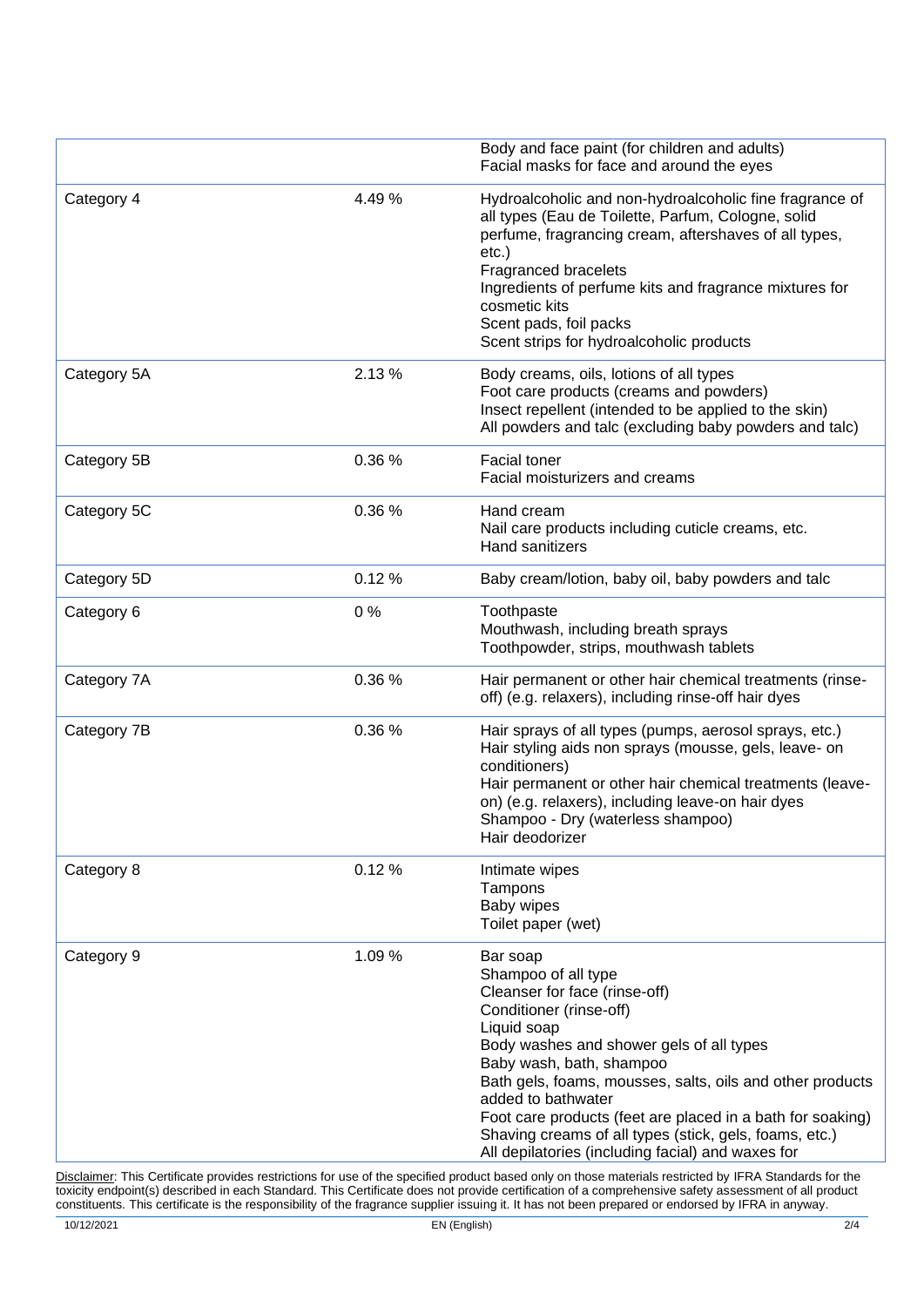|              |         | mechanical hair removal<br>Shampoos for pets                                                                                                                                                                                                                                                                                                                                                                                                                                                                                                                                                                                                                                                                                                                                                                                                                                                                                                                                                                                                                             |  |
|--------------|---------|--------------------------------------------------------------------------------------------------------------------------------------------------------------------------------------------------------------------------------------------------------------------------------------------------------------------------------------------------------------------------------------------------------------------------------------------------------------------------------------------------------------------------------------------------------------------------------------------------------------------------------------------------------------------------------------------------------------------------------------------------------------------------------------------------------------------------------------------------------------------------------------------------------------------------------------------------------------------------------------------------------------------------------------------------------------------------|--|
| Category 10A | 1.09%   | Hand wash laundry detergent (including concentrates)<br>Laundry pre-treatment of all types (e.g.paste, sprays,<br>sticks)<br>Hand dishwashing detergent (including concentrates)<br>Hard surface cleaners of all types (bathroom and kitchen<br>cleansers, furniture polish, etc.)<br>Machine laundry detergents with skin contact (e.g.<br>liquids, powders) including concentrates<br>Dry cleaning kits<br>Toilet seat wipes<br>Fabric softeners of all types including fabric softener<br>sheets<br>Household cleaning products, other types including fabric<br>cleaners, soft surface cleaners, carpet cleaners, furniture<br>polishes sprays and wipes, leather cleaning wipes, stain<br>removers, fabric enhancing sprays, treatment products<br>for textiles (e.g. starch sprays, fabric treated with<br>fragrances after wash, deodorizers for textiles or fabrics)<br>Floor wax<br>Fragranced oil for lamp ring, reed diffusers, pot-pourri,<br>liquid refills for air fresheners (non-cartridge systems),<br>etc.<br>Ironing water (Odorized distilled water) |  |
| Category 10B | 3.4%    | Animal sprays – sprays applied to animals of all types<br>Air freshener sprays, manual, including aerosol and<br>pump<br>Aerosol/spray insecticides                                                                                                                                                                                                                                                                                                                                                                                                                                                                                                                                                                                                                                                                                                                                                                                                                                                                                                                      |  |
| Category 11A | 0.12%   | Feminine hygiene conventional pads, liners, interlabial<br>pads<br>Diapers (baby and adult)<br>Adult incontinence pant, pad<br>Toilet paper (dry)                                                                                                                                                                                                                                                                                                                                                                                                                                                                                                                                                                                                                                                                                                                                                                                                                                                                                                                        |  |
| Category 11B | 0.12%   | Tights with moisturizers<br>Scented socks, gloves<br>Facial tissues (dry tissues)<br><b>Napkins</b><br>Paper towels<br>Wheat bags<br>Facial masks (paper/protective) e.g.surgical masks not<br>used as medicaldevice<br>Fertilizers, solid (pellet or powder)                                                                                                                                                                                                                                                                                                                                                                                                                                                                                                                                                                                                                                                                                                                                                                                                            |  |
| Category 12  | 75.56 % | Candles of all types (including encased)<br>Laundry detergents for machine wash with minimal skin<br>contact (e.g. Liquid tabs, pods)<br>Automated air fresheners and fragrancing of all types<br>(concentrated aerosol with metered doses (range 0.05-<br>0.5mL/spray), plug-ins, closed systems, solid substrate,<br>membrane delivery, electrical, powders, fragrancing<br>sachets, incense, liquid refills (cartridge), air freshening<br>crystals)<br>Air delivery systems                                                                                                                                                                                                                                                                                                                                                                                                                                                                                                                                                                                          |  |

Disclaimer: This Certificate provides restrictions for use of the specified product based only on those materials restricted by IFRA Standards for the toxicity endpoint(s) described in each Standard. This Certificate does not provide certification of a comprehensive safety assessment of all product constituents. This certificate is the responsibility of the fragrance supplier issuing it. It has not been prepared or endorsed by IFRA in anyway.